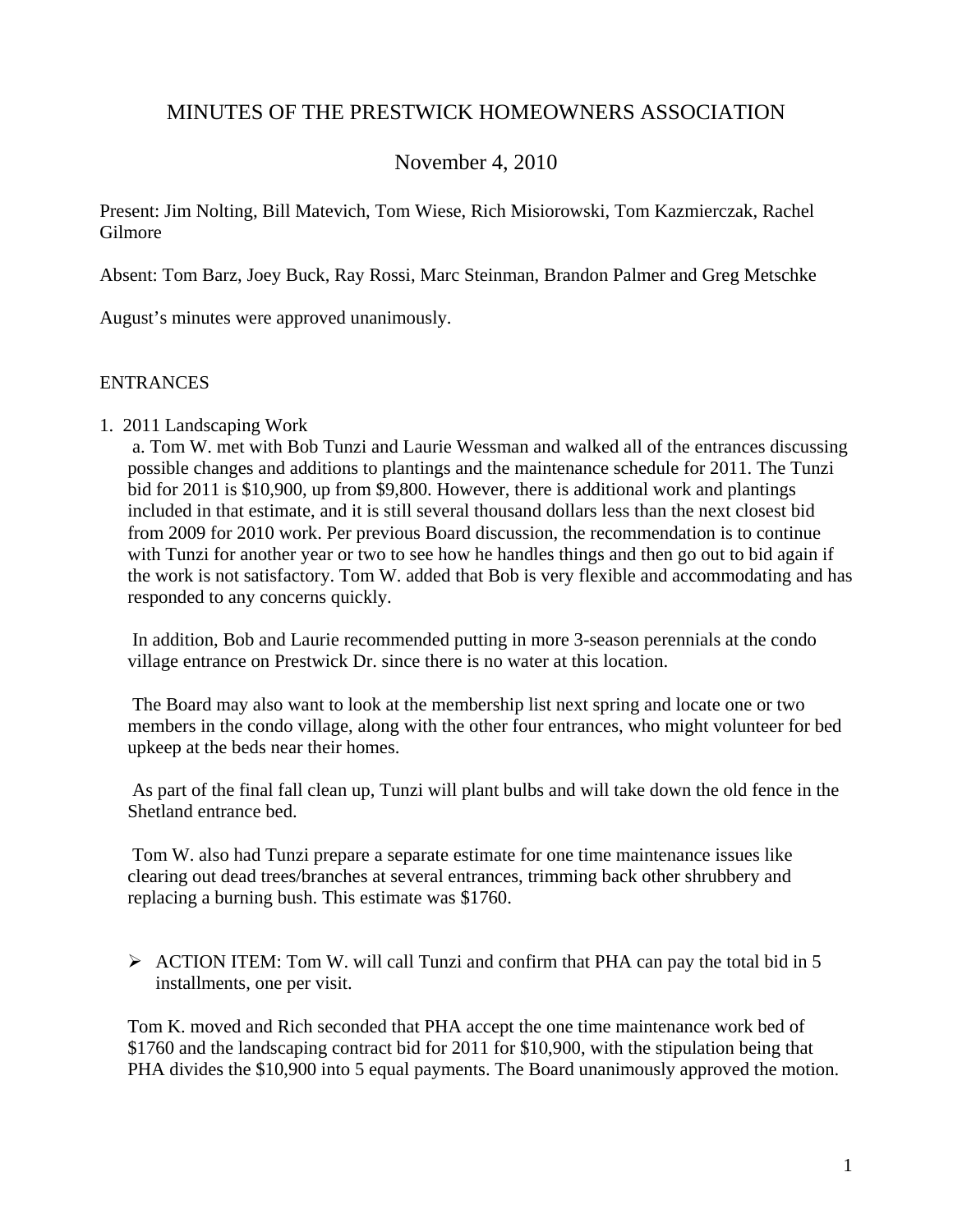¾ ACTION ITEM: Rachel will write a thank you letter to Laurie Wessman for her time and send to Jim for signature.

# b. Christmas Decorations

Marikay walked the entrances and recommends a mix of warm and cool LED lights with tiny C3 bulbs. She also recommends purchasing woven twig deer and lighting them with white lights.

Discussion was held about decorations. Concerns are over the current lack of power at the entrances, the question of who will do the decorating and where the items will be stored in the off season.

Tom W. said that he needs to go look at the light posts at the entrances to see if there is a blank cut out for a receptacle. If there is, he thinks it would cost approximately \$400-500 for Excel to install receptacles at each entrance.

¾ ACTION ITEM: Tom W. will call Excel and ask about the cost of adding outlets to the four entrances with light posts (all but Prestwick Drive).

Tom K. moved and Bill seconded that Tom W. contacts Excel Electric to get their proposal to install electrical outlets at four entrances with the cost not to exceed \$1,000. All were in favor.

Tom W. moved and Rich seconded to purchase holiday decorations (fresh wreath and white lights) for 5 entrances not to exceed \$750. All were in favor.

c. St. Andrews Sprinkler Head

The sprinkler head at the St. Andrew's entrance is blocked by the light post. Tom W. will look at the light and see what PHA can do in terms of moving one or the other.

#### **MEMBERSHIP**

- 1. Annual Dues Process
- a. January dues letter
- b. Follow up with non-responding residents

Greg and Brandon have agreed to head this up. Discussion was tabled until they could be present.

2. New Resident Welcome Program

Greg and Brandon have agreed to head this up. Discussion was tabled until they could be present.

#### 3. Set dues and ad costs

Discussion was held regarding dues amount and directory ad rates. The Board agreed to keep the dues at \$80 for a single family home and \$50 for a condo. The ad rates will stay the same as last year: \$100 for full page, \$75 for 2/3 page and \$50 for 1/3 (business card size) ad with a 20% discount for PHA members.

4. Community Bulletin Board No discussion.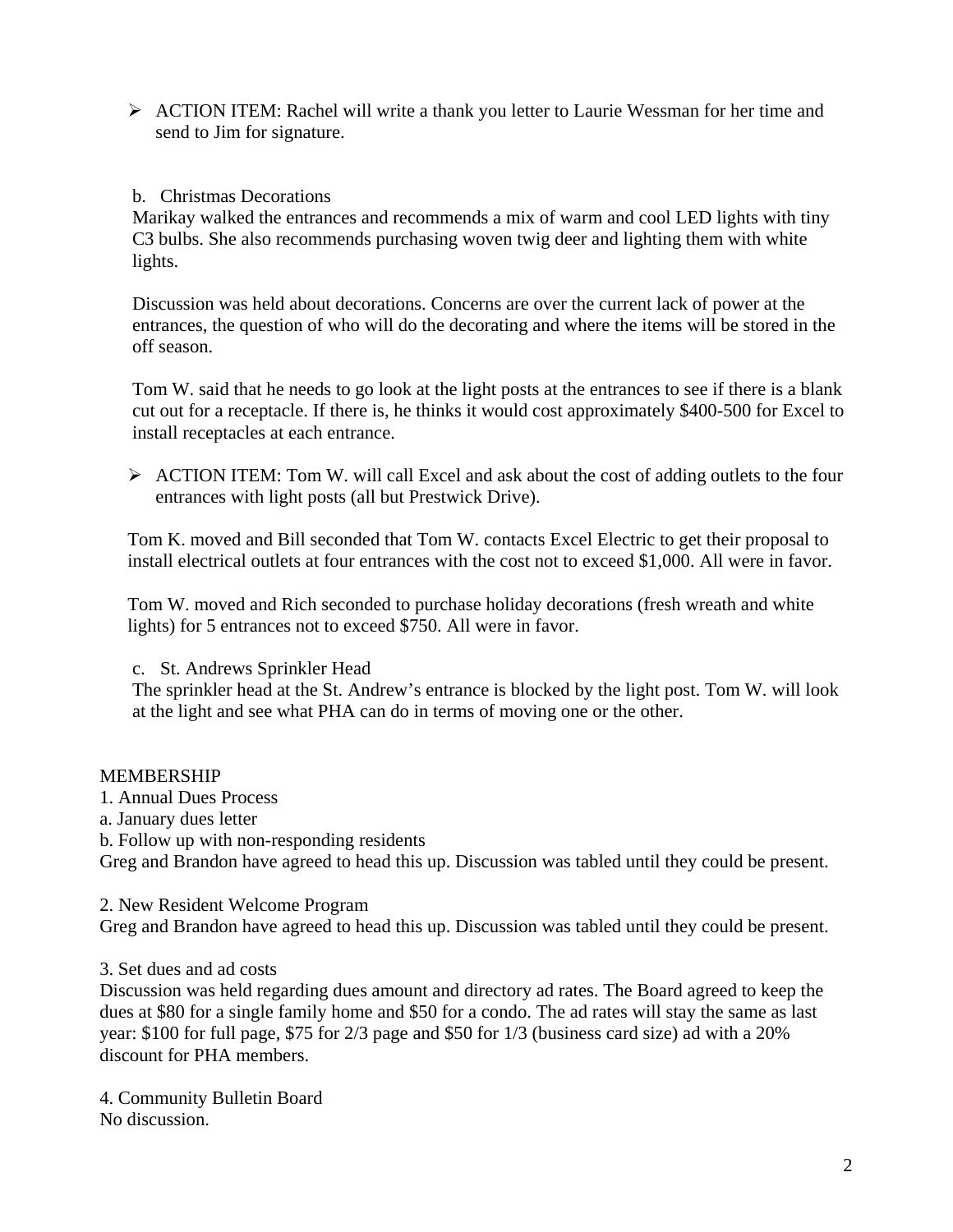# 5. New Members

¾ ACTION ITEM: Jim will follow up with Larry Vena and Kelly Cloby who attended the Oktoberfest event and wanted to join the PHA. He will also make sure they receive a directory.

ARC No report.

# **SOCIAL**

1. Oktoberfest Approximately 40 PHA members attended the event. The evening went well.

# **SECURITY**

There was a discussion about recent burglaries in Prestwick. The four arrested youth from Oak Lawn confessed to some but not all of the recent break ins. One of the police commanders told Jim that burglars seem to be using the bike trail and the railroad tracks as their way into the neighborhood, instead of coming in vehicles. The commander also noted that the type of entrance security cameras that PHA has investigated recently are not good for capturing license plates so probably would not be worth the expense.

WEB SITE No report.

# FINANCIAL

The Board reviewed the P/L statement and Tom K.'s treasurer report. Discussion was held on the current reserves (approximately \$25,000.00). Tom K. noted that no major expenses are forthcoming. The Board agreed that keeping a reserve fund was wise.

Bill moved and Rich seconded to accept Tom K.'s report. All were in favor.

# NEWSLETTER

1. Newsletter Content The next newsletter will go out in January.

Discussion was held about content. The Board will finalize content at the December meeting. Currently, articles include:

- 1. Why Join PHA
- 2. Welcome to New Members
- 3. Thank You to Liberty
- 4. Congratulations to Tom Barz (Man of the Year) and Ray Rossi on being elected judge
- 5. Update on the safety barriers at the Harlem track crossing which will allow for a quiet zone designation